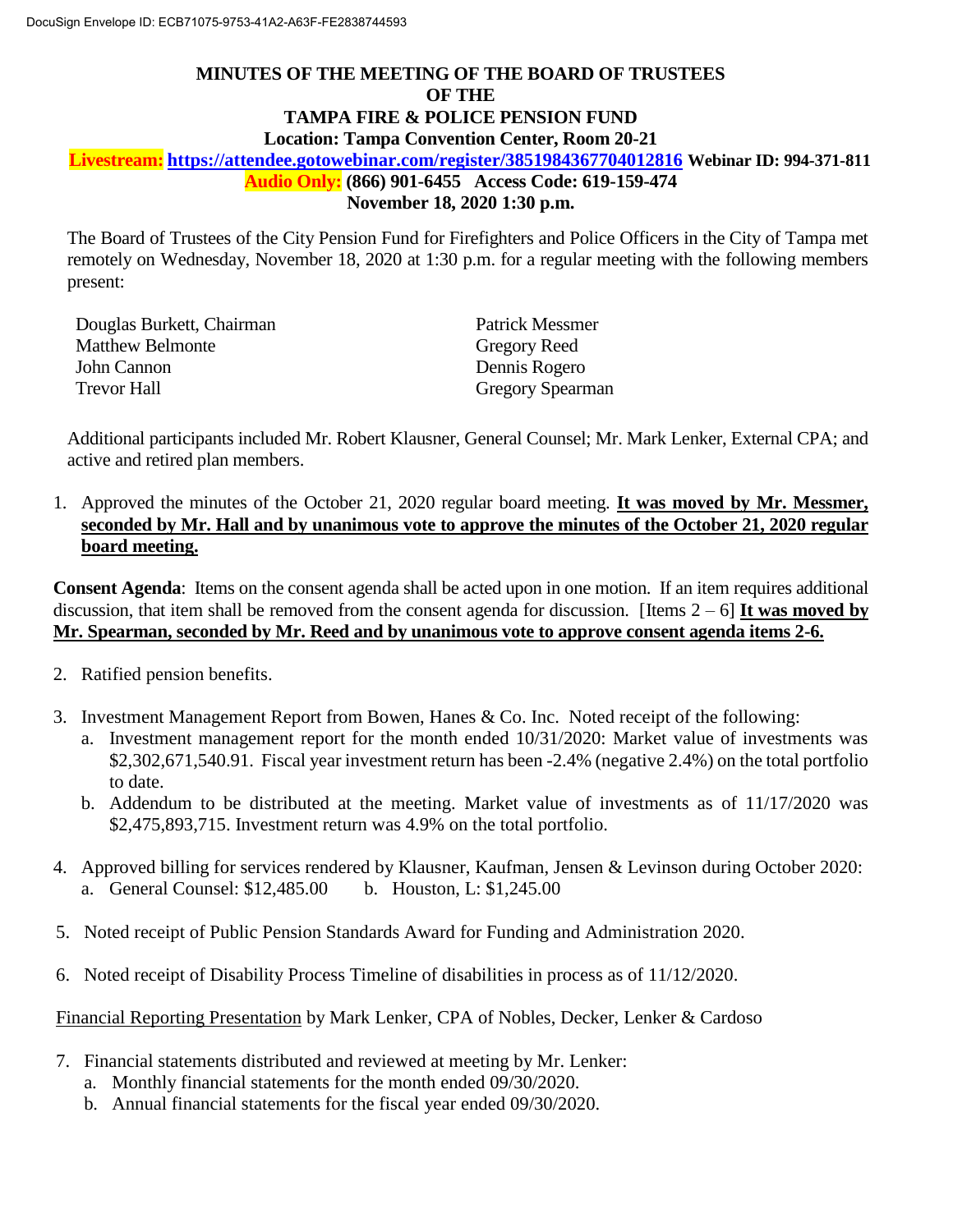DocuSign Envelope ID: ECB71075-9753-41A2-A63F-FE2838744593

F & P Pension Board Minutes Page 2 November 18, 2020

Mr. Lenker presented the financial highlights for the last quarter of the fiscal year ended 09/30/2020, noting that total assets were sitting just over the \$2.3 billion mark. He commented that over 99% of the Fund's assets are fully invested and working to generate investment income and support benefit payments. Mr. Lenker advised that the operating results follow what was happening in the market, noting that there was a net positive for the period. It was stated that there were expected aberrations in the contributions this quarter due to July containing three paychecks, the August receipt of state contributions, and then the City's quarterly match that was received in September. It was noted that benefits paid were consistent, except for September when the Houston settlements were paid, including the settlement of attorney's fees.

Mr. Lenker reviewed the annual financial statements, noting that the statement of net assets reflects a \$39 million increase when comparing the current and prior year. There was a market value increase of \$237 million. He commented that the Fund's stock investments saw a market value increase of over \$200 million, ventures and partnerships saw an increase of \$23 million, and the debt component increased \$7 million. It was noted that the source of most of the funding changes that occurred was the maturity of the corporate debt that was held, which decreased \$117 million. The performance page was also reviewed, and Mr. Lenker advised that the gross investment income increased \$254 million this year versus last year. He noted that benefits paid decreased due to the non-payment of the 13<sup>th</sup> check; contributions increased due to increased employee, employer, and state contributions; and administrative expenses decreased mostly due to PAS project expenses paid in the prior year. **It was moved by Mr. Reed, seconded by Mr. Spearman and by unanimous vote to accept the financial statements for fiscal year ended 09/30/2020, as prepared by NDL&C.** 

- 8. Board approved the following DROP statement components as per board policy and procedure, distributed and reviewed at meeting by Mr. Lenker:
	- a. DROP investment return calculation for fiscal year ended 09/30/2020. Mr. Lenker reviewed the components of the calculation for the regular investment return option, explaining that the Fund's net investment income is divided by the net assets available for investment, plus the average net cash flow from non-investment activities. This yielded 16.00% for fiscal year 09/30/2020. **It was moved by Mr. Reed, seconded by Mr. Hall and by unanimous vote to adopt the DROP investment rate of return, as prepared by NDB&C.**
	- b. DROP low-risk return calculation for fiscal year ended 09/30/2020. Mr. Lenker reviewed the components of the calculation for the low-risk, variable rate option, explaining that the net investment income is divided by the average net assets available for investment. This yielded .92% for fiscal year 09/30/2020. **It was moved by Mr. Messmer, seconded by Mr. Belmonte and by unanimous vote to adopt the low-risk, variable rate of return, as prepared by NDL&C.**
	- c. DROP administrative fee calculation for fiscal year ended 09/30/2020. Mr. Lenker reviewed the components of the DROP administrative fee calculation explaining that DROP expenses are divided by the balance of DROP assets. This yielded .17%. He noted that this fee is discretionary and is being presented in the form of a recommendation. **It was moved by Mr. Messmer, seconded by Mr. Reed and by unanimous vote to accept the administrative fee recommendation, as prepared by NDL&C.**

# New Business

- 9. Noted receipt of listing of upcoming conferences. Disclosure of planned attendance, if any. Mr. Belmonte, Mr. Burkett, Mr. Hall, and Mr. Reed disclosed for the FPPTA Trustees School in January. **Item 9 was received and filed.**
- 10. Approved 2021 COLA increases prepared by actuary Foster & Foster, dated 10/16/2020. Noted that Exhibit A, containing the Cumulative COLAs for each class, is the best quick reference sheet. **It was moved by Mr.**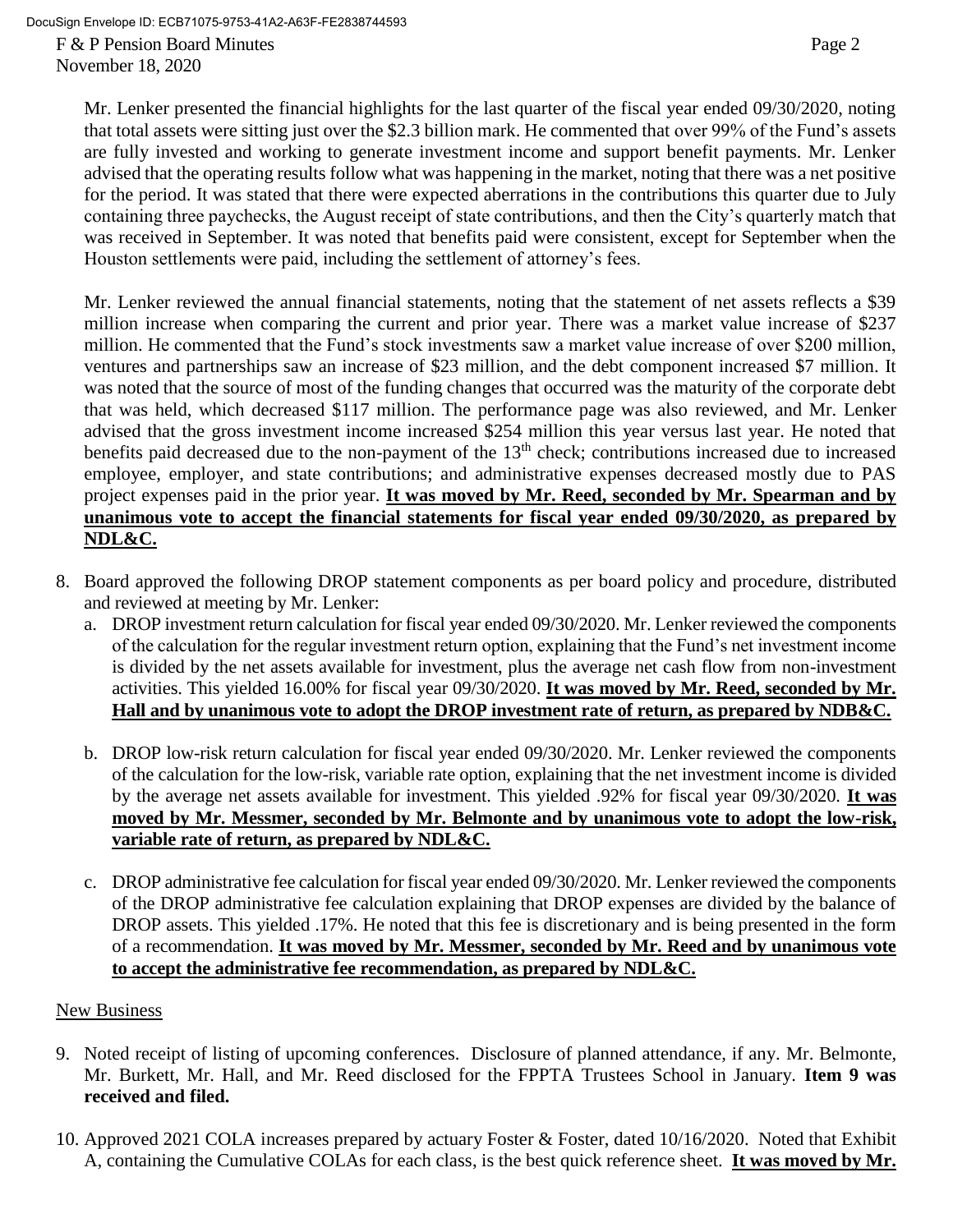# **Hall, seconded by Mr. Reed and by unanimous vote to approve the 2021 COLA increases, as prepared by actuary Foster & Foster.**

- 11. Chair's call for any new business items from trustees to be placed on next agenda. None.
- 12. Chair's report: Assignment of 13<sup>th</sup> check review to committee. Mr. Burkett advised that the 13<sup>th</sup> check review has been assigned to committee 3, which is chaired by Ms. Wynn.
- 13. Plan Administration: Update on PAS implementation, health insurance, external audit

Ms. Ernst advised that design review for Deliverable 3 is almost complete and the project remains on track. She explained that the project team has been working to resolve issues that surfaced during the design of the benefit payment component of the system. While the Board originally voted to have the custodian issue benefit payments and tax reporting documents, it has since been determined that is not a viable option. It was explained that the custodian would require a full transfer of information into their retirement system every month, which causes issues with determining which is the system of record. Ms. Ernst advised that instead, payments will be processed through a regular checking account. It was noted that the Board already drafted and adopted internal controls for this process during earlier discussions. It was also noted the bank will remit all payments and there will not be check stock or a check printer in the office, but the office will have to take on remitting tax payments and issuing tax reporting documents. Ms. Ernst advised that this service will cost \$10-12,000 per year and cost for printing 1099s has yet to be determined. **It was moved by Mr. Belmonte, seconded by Mr. Reed and by unanimous vote to approve benefit payment process, as recommended by the plan administrator.** 

Ms. Ernst advised that since the last meeting, she has had conversation with the PAS vendor, the City, the health trust, and both unions about accommodating premium deductions from pension checks. A process has been agreed upon wherein both the City and the health trust will provide a monthly overlay file for deductions. This was decidedly the best option in terms of efficiency and eliminating potential for keying errors. She explained that this change request will be an extra 250 hours of time, has 2.5 weeks of schedule impact, and totals just shy of \$35,000. It was noted that this is a one-time cost for implementation. Ms. Ernst asked for direction from the Board with regards to cost. Discussion ensued and it was agreed this change would be a benefit to the membership and the cost should be absorbed by the Fund. Mr. Messmer asked if it would be prudent to require an indemnification agreement from the City and the health trust in case there is an issue with the file submitted to the Fund. Mr. Klausner agreed that an indemnification agreement is appropriate and advised that he will draft one accordingly. **It was moved by Mr. Messmer, seconded by Mr. Hall and by unanimous vote to approve the change request and cover the associated costs.**

**It was moved by Mr. Messmer and seconded by Mr. Belmonte and by unanimous vote to require an indemnification agreement from the City and health trust, to be drafted by board counsel.** A brief discussion ensued, and it was decided that this agreement shall also note that costs resulting for any future changes to the files submitted to the Fund that require changes to the PAS, shall be covered by the responsible party. **Upon voting, the motion passed unanimously.** 

Ms. Ernst advised that the Karl Spellman line-of-duty disability matter is ready to be scheduled for formal hearing. Potential dates were obtained from opposing counsel and the Board's advocate. Schedules were considered and the matter was set for hearing on February 10, 2021 at 10:00 a.m.

14. Attorney's report. Mr. Klausner advised that he is of the legal opinion that the Board does not need a physical quorum to conduct meetings, noting that this has been discussed with a number of attorneys who are in agreement. He explained that should the Board choose to meet remotely, they must continue to offer a nocost option for public participation. It was noted that the attorney general's office acknowledged that there is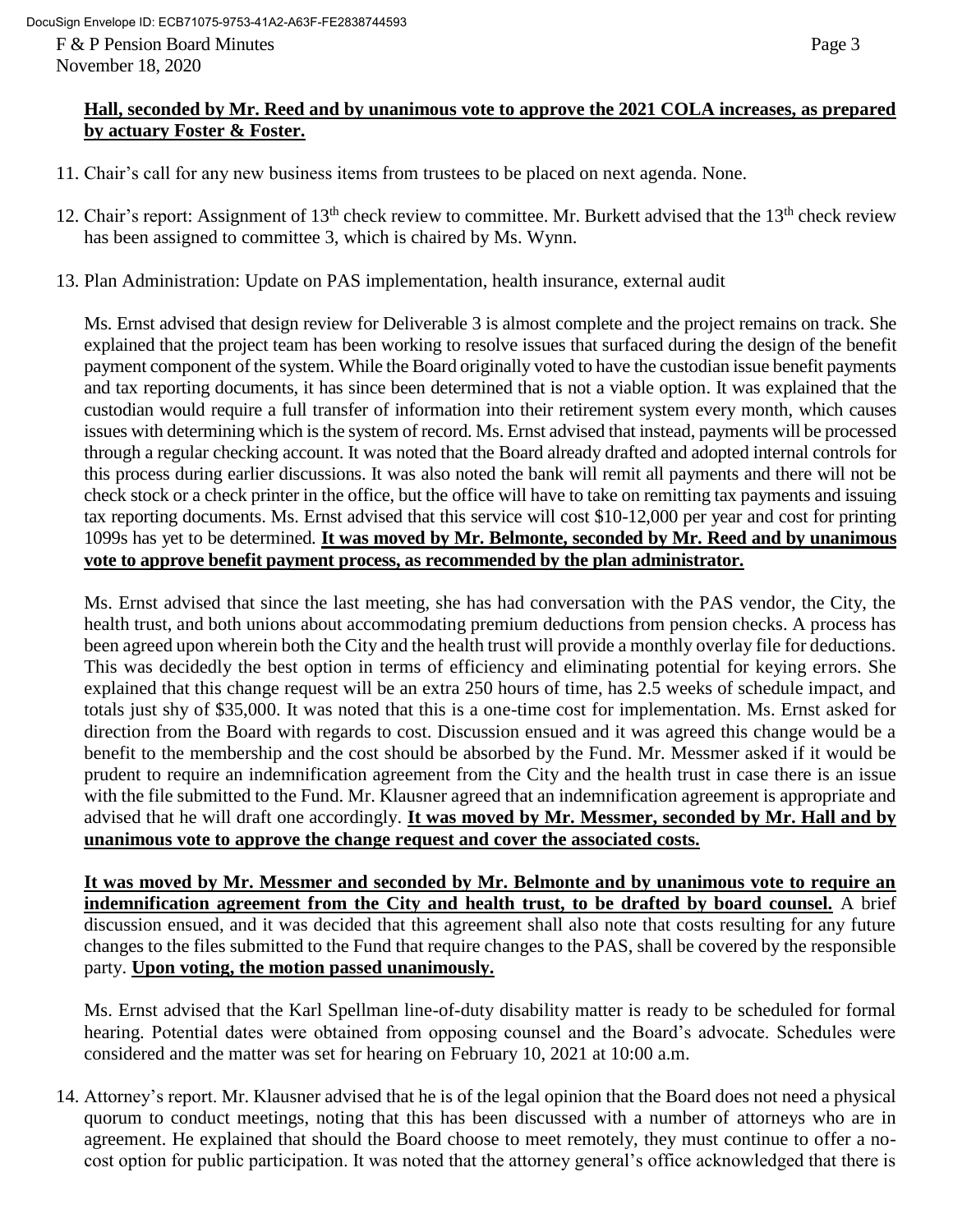November 18, 2020

no place in the law that requires physical presence. Concerns were expressed about meeting without a physical quorum and it was agreed that the Board will continue business as usual, reserving the ability to reevaluate at any future meeting. It was noted that two upcoming formal hearings have been scheduled in the coming months and shall be conducted in-person.

Litigation Report – Update by attorney, if any. [Items 15 – 16] **Items 15 – 16 were received and filed.**

| 15. Artz Lawsuit | 2 <sup>nd</sup> District Court of Appeals Case No.  | 2D15-1342 |
|------------------|-----------------------------------------------------|-----------|
|                  | Hillsborough County Circuit Court Case No.07-012048 |           |

Mr. Klausner advised that a Motion for Fees will be appropriate once the appeal is finalized.

| 16. Appel Petition for Writ of Certiorari | 2 <sup>nd</sup> District Court of Appeals Case No.     | 2D18-4443 |
|-------------------------------------------|--------------------------------------------------------|-----------|
|                                           | Hillsborough County Circuit Court Case No. 17-CA-10758 |           |

Mr. Klausner advised that a hearing date has not yet been set for the Appel matter.

- 17. Election of Board Officers
	- Chair Vice Chair **Secretary**

Mr. Reed nominated Mr. Burkett for chair, and he was elected by acclamation. Mr. Burkett nominated Mr. Reed for vice chair, and he was elected by acclamation. Mr. Belmonte nominated Ms. Wynn for secretary, and she was elected by acclamation.

The motion to adjourn was made by Mr. Reed at 3:01 p.m.

DocuSigned by:

Douglas Burkett Ocea Wynn Tiffany Corry

**DocuSianed by:** 

\_\_\_\_\_\_\_\_\_\_\_\_\_\_\_\_\_\_\_\_\_\_ \_\_\_\_\_\_\_\_\_\_\_\_\_\_\_\_\_\_\_\_\_\_\_\_ \_\_\_\_\_\_\_\_\_\_\_\_\_\_\_\_\_\_\_\_\_\_\_\_\_\_\_\_

Chairman Secretary Secretary Recording Secretary

# Notice

No verbatim record by a certified court reporter will be made of this Board meeting, except as noticed for any executive sessions. Notice is hereby given as provided in Section 286.0105, Fla. Stat., that any person who decides to appeal any decision made by the board, agency, or commission with respect to any matter considered at such meeting or hearing, will need a record of the proceedings, and that, for such purpose, he or she may need to ensure that a verbatim record of the proceedings is made, which record includes the testimony and evidence upon which the appeal is to be based.

Persons needing a special accommodation to participate in any noticed meeting should contact the F&P Pension office at (813) 274-8550 or (888) 335-8550 or the Florida Relay Service at (800) 955-8770 (voice) or (800) 955-8771 (TTY). You may also dial 711 from any landline or mobile phone. Additional options for contacting the Florida Relay Service may be found on their website: [www.ftri.org](http://www.ftri.org/) Please make your request at least five (5) working days before the scheduled meeting date.